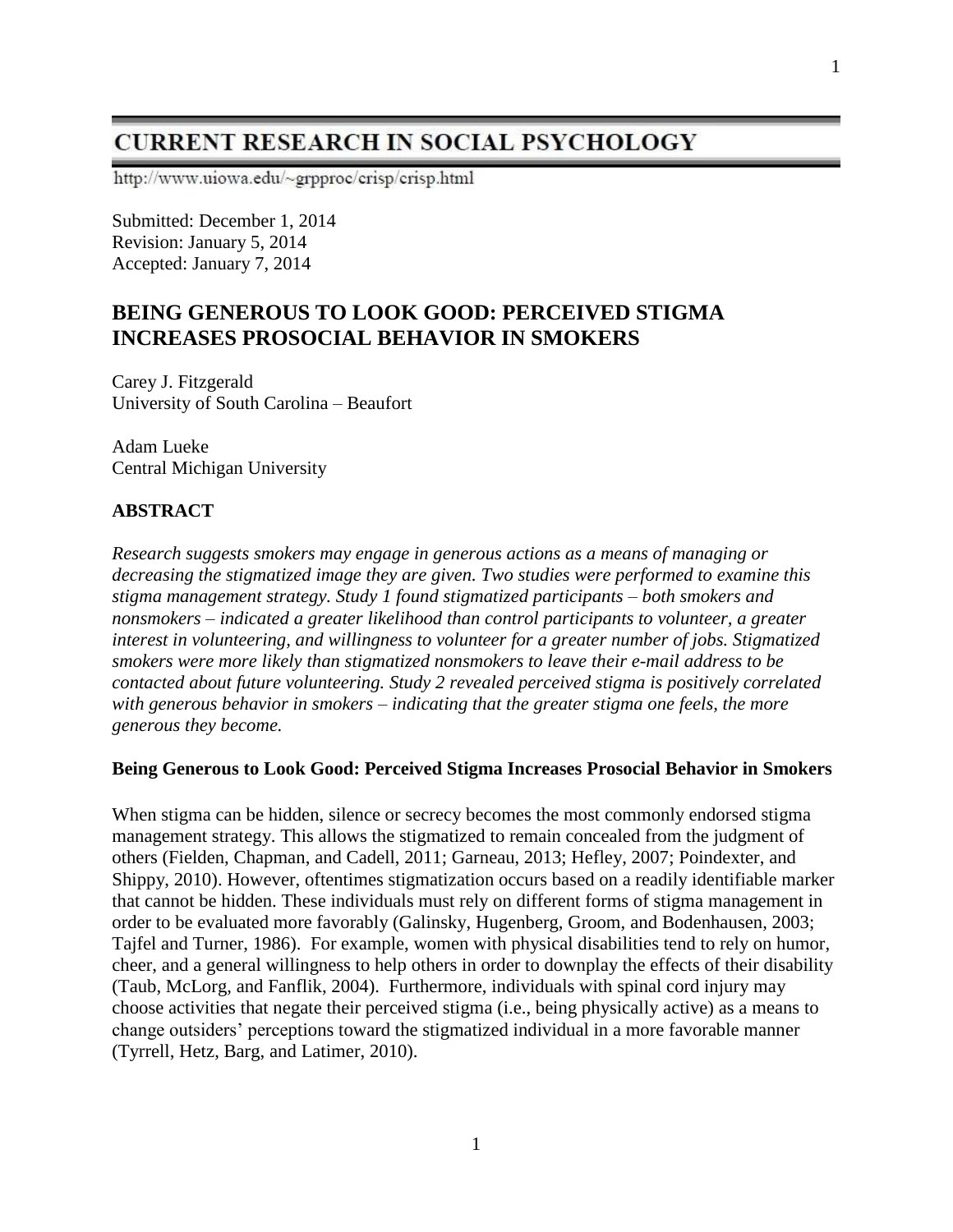2

Smokers are a stigmatized group of individuals who, if they so choose, may conceal their stigmatized characteristic by refraining from smoking around nonsmokers. However, research suggests that smokers may manage their stigma not by concealment, but through generosity (Lueke, Fitzgerald, Wickwire, and Welton, 2013). Smokers have been shown to be a highly stigmatized group (Kim and Shanahan, 2003; Malouff, and Schutte, 1990; Ritchie, Amos, and Martin, 2010), and are often characterized as hostile, inconsiderate, immoral, unlikable, and illmannered when compared with nonsmokers (Bleda and Sandman, 1977; Clark, Klesges, and Neimeyer, 1992; Dermer and Jacobsen, 1986). These types of blanket associations have negative consequences for smokers, as research shows that smokers receive less help from others (Bennett, 1986; Bennett and Casey, 1989; Gibson, 1997), are more often targets of aggression (Jones, 1978; Zillmann, Baron, and Tamborini, 2006), and are less likely to be hired for employment when compared to nonsmokers (Malouff and Schutte, 1990). Given this understanding of the stigmatization of smokers, Lueke and colleagues' (2013) field study found evidence to support the stigma management theory in smokers – namely, that smokers were more willing to give one US dollar to a stranger than nonsmokers, regardless of whether or not the stranger was a smoker or nonsmoker (indicated by whether or not the researcher/stranger was smoking a cigarette when asking for the dollar). Furthermore, their research exhibited high external validity as the method accurately captured direct social behavior among smokers in their natural element (i.e., bars and restaurants before the 2010 State of Michigan Anti-Smoking legislation). However, as is the case with most field studies, the method lacked internal validity. Because of the vast amount of potential confounding variables that may exist in any structured observation, it is quite possible that their results could have been the product of unforeseen influences. For this reason, it is important to demonstrate these results in the laboratory setting as well.

The research on stigma management theory has been dedicated to understanding how groups with previously established stigmas behave in order to counteract the associated social repercussions (e.g. people with HIV, minorities, physically handicapped people). Because of this, not much is known about how individuals develop ways to manage stigma, or how quickly these management strategies materialize. It is unknown whether stigma management arises from a steady exposure to others' negative judgments and associations, or if they arise instantaneously the first time the individual feels as though they are being stigmatized. Furthermore, it is unknown whether the stigma itself has to be well established and pervasive in order to cause stigma management to arise, or whether a novel stigma can have a similar effect. It is possible that even individuals who do not belong to a stigmatized group can act in ways to counteract a new and potentially damaging association. In this way, stigma management would be automatic and inherent to all people, regardless of group. If this is the case, then stigma management may develop as a function of time and exposure to stigma, and the stigmatized individual may alter their behavior more consistently.

The current method helps extend the stigma management research in two important ways. First, it utilizes a laboratory setting to assess whether Lueke and colleagues' (2013) results regarding smokers' employment of generosity as a stigma management strategy can be substantiated. Secondly, it examines the effect of a created stigma against nonsmokers that does not naturally exist. If stigmatized nonsmokers behave more generously than smokers who are not threatened by a salient stigma, then the magnitude of stigma's effect on a stigmatized group can be more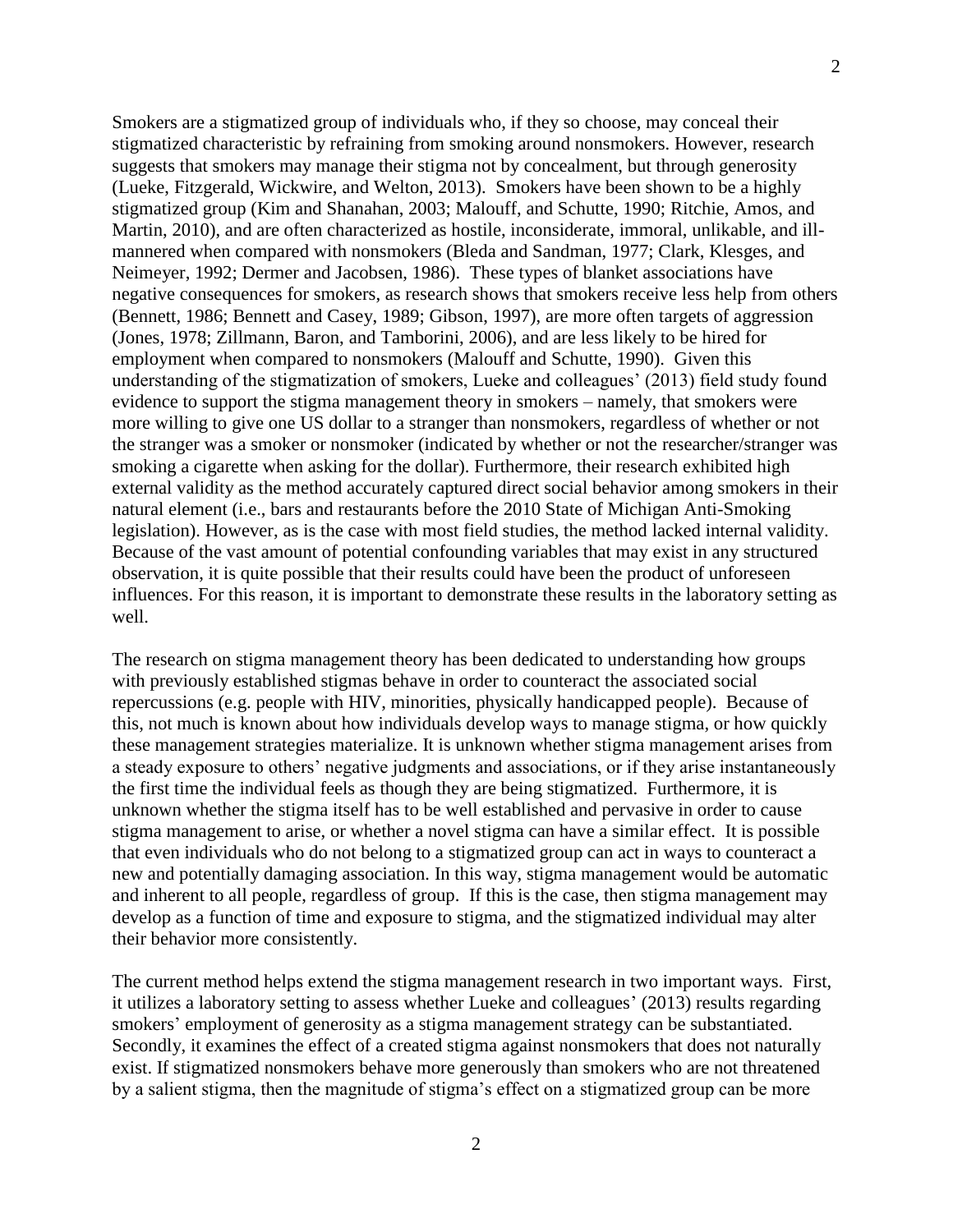thoroughly understood. In other words, if a fabricated stigma placed on a particular group has enough power to immediately create a stigma management behavior within that group, then we can further understand the powerful effect of a well-established stigma on the stigmatized group's behavior. Stigma management can then be viewed as an automatic behavioral response to a perceived identity threat that occurs immediately, rather than needing to develop over time. When the stigma is salient, it will be much more likely to predict the stigmatized group's behavior. More pervasive stigmas would then produce more consistent stigma management behavior.

# **STUDY 1**

This study assessed whether or not there is a causal relationship between stigma and prosocial behaviors by presenting smokers and nonsmokers with a stigmatizing video clip (in the experimental group) followed by a prosocial behavior task.

# **Method**

Participants were 120 undergraduate students (60 smokers and 60 nonsmokers; 52 male and 68 female;  $M_{age} = 21.57$ ,  $SD = 5.13$ ) from two medium-sized universities in the Midwestern United States. Participants were given extra credit in one of their psychology courses as compensation for their participation. The study utilized a 2 (smoker vs. nonsmoker) x 2 (stigma vs. control) between-subject design. Thirty participants per condition were tested. Participants were given extra credit in one of their psychology courses as compensation for their participation.

Materials consisted of a computer which showed a stigmatizing video clip. The stigmatizing video clips were taken from www.youtube.com. Each clip was approximately three minutes in length and contained an insulting comedian. The clip used to stigmatize smokers addressed them as inconsiderate and emitting a very unpleasant smell (from comedian Hal Sparks), while the clip used to stigmatize nonsmokers addressed them as weak and pompous (from comedian Bill Hicks). Participants in the control condition were not shown any video clip.

After viewing the video, the participants were given a packet of unrelated tasks. These tasks included a short demographic form asking the participant's age, sex, smoking status, and how much they smoke. The packet also contained a mood checklist and a word completion task. The mood checklist and word completion task were merely distracter tasks. After completing those forms, the participant completed the final form, which was a flyer requesting volunteers for Habitat for Humanity. This flyer contained five questions for the participant. The first two questions asked the participants' likelihood to volunteer (i.e., no, maybe, and yes; "no" was coded as "1," "maybe" was coded as "2," and "yes" was coded as "3"), and their interest in volunteering for future Habitat efforts (on a Likert-type scale, 1 = *low*, 7 = *high*). The third and fourth questions asked them to specify the activities with which they would like to assist and how much time they would like to donate to the cause. The fifth question asked if they would like to be contacted regarding future volunteering opportunities (i.e., measured by whether or not they wrote down their e-mail address; these responses were coded as "no" = "1" and "yes" = "2"). This packet was adapted from previous research on prosocial behavior (Liljenquist, Zhong, and Galinsky, 2010).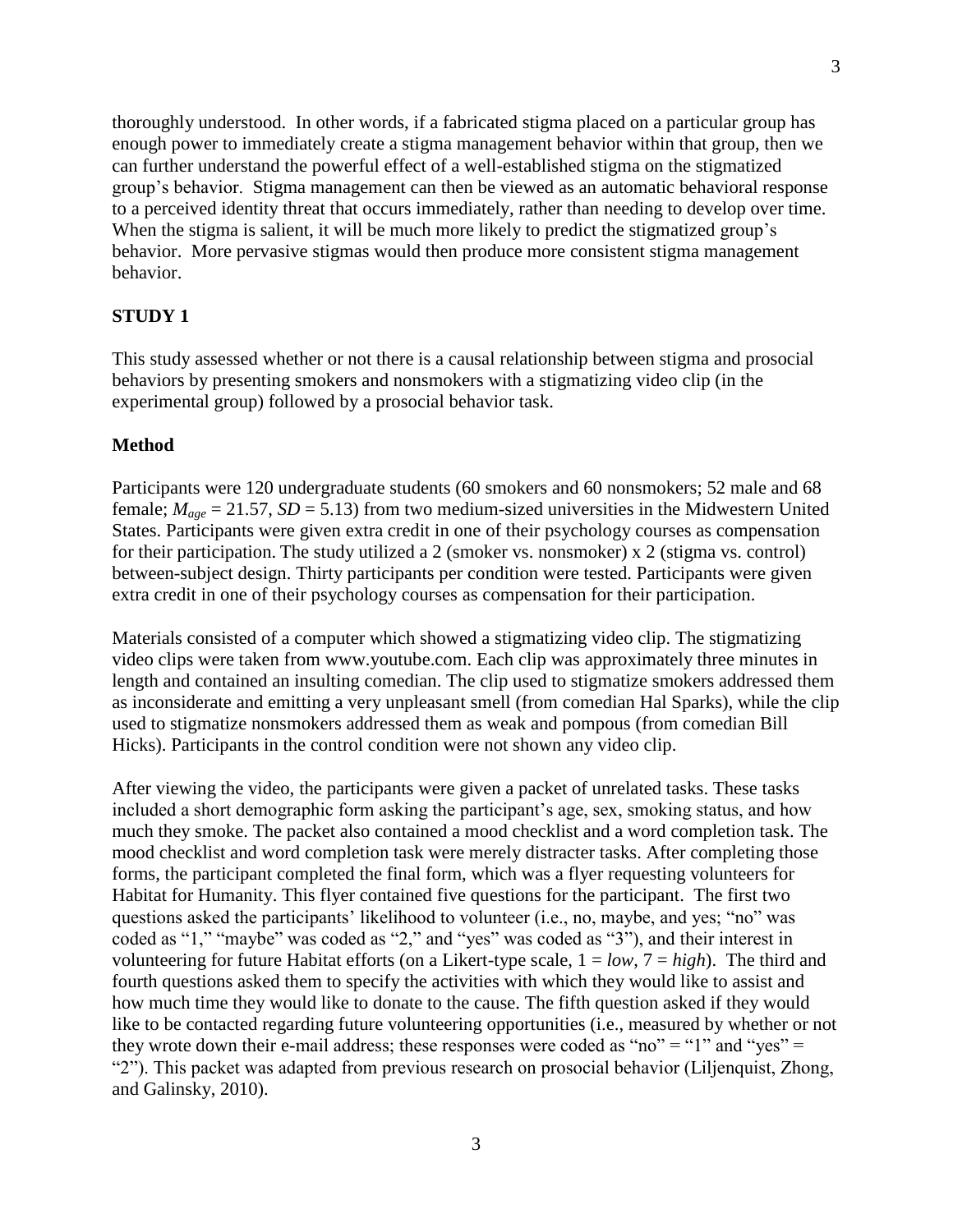#### **Results and Discussion**

Each of the five dependent variables was analyzed using a 2 (smoker vs. nonsmoker) x 2 (condition: control vs. stigma) analysis of variance (ANOVA) – resulting in five separate 2 x 2 ANOVAs.

Stigmatized participants indicated a greater likelihood than control participants to volunteer, *F*(1, 116) = 6.37,  $p = .013$ , partial eta squared = .05, a greater interest in volunteering,  $F(1, 116)$  = 7.28, *p* = .008, partial eta squared = .06, and a willingness to volunteer for a greater number of jobs,  $F(1, 116) = 5.90$ ,  $p = .017$ , partial eta squared = .05. Stigmatized participants did not indicate a greater number of volunteer hours nor a greater likelihood to leave their e-mail address for future contact. However, there was a significant interaction between stigma and smoking status when analyzing whether people would leave their e-mail address,  $F(1, 116) = 5.52$ ,  $p =$ .02, partial eta squared = .05. Post-hoc tests showed there was no difference between smokers and nonsmokers in the control condition, but smokers in the stigma condition were more likely to leave their e-mail address than nonsmokers in the stigma condition. Smokers also indicated a greater interest in volunteering than nonsmokers,  $F(1, 116) = 4.00$ ,  $p = .048$ , partial eta squared = .03, but this did not interact with the significant main effect from the stigma condition. Smoking status did not elicit any other main effects.

The results indicated that both smokers and nonsmokers increased their prosocial behaviors when presented with a video clip that stigmatized them – revealing support for Lueke et al.'s (2013) assumption that stigma increases generosity in smokers, but also showing that stigma increases generosity in nonsmokers as well. However, the Habitat for Humanity flyer merely asked for participants' interest and likelihood of volunteering – except for the final question, which asked if the participant would like to be contacted about volunteering. If they indicated that they would like to be contacted, then they could leave their e-mail address on the form. This question is arguably the one question that showed participants' actual willingness to help. The other questions could be answered in a socially desirable (and possibly dishonest) way; because the flyer was anonymous, the participants could indicate a great willingness and interest to help, but not leave any contact information. This was also the one question that produced an interaction between stigma and smoking status –stigmatized smokers were more likely to leave their e-mail addresses than stigmatized nonsmokers. There was no difference between smokers and nonsmokers in the control condition. Thus, although stigma increased prosocial behavior for both smokers and nonsmokers, when it came to actually providing contact information so that Habitat for Humanity may contact them regarding volunteering, stigma only increased this behavior in smokers.

# **STUDY 2**

After finding a potential causal relationship between stigma and prosocial behavior, we decided to perform a follow-up study to examine the depth of this relationship. If this stigma management theory holds true, then people who experience more stigma may be more generous than those who experience less stigma. People who are greatly stigmatized for being a smoker may feel a greater motivation to be generous as a means of alleviating the immensely negative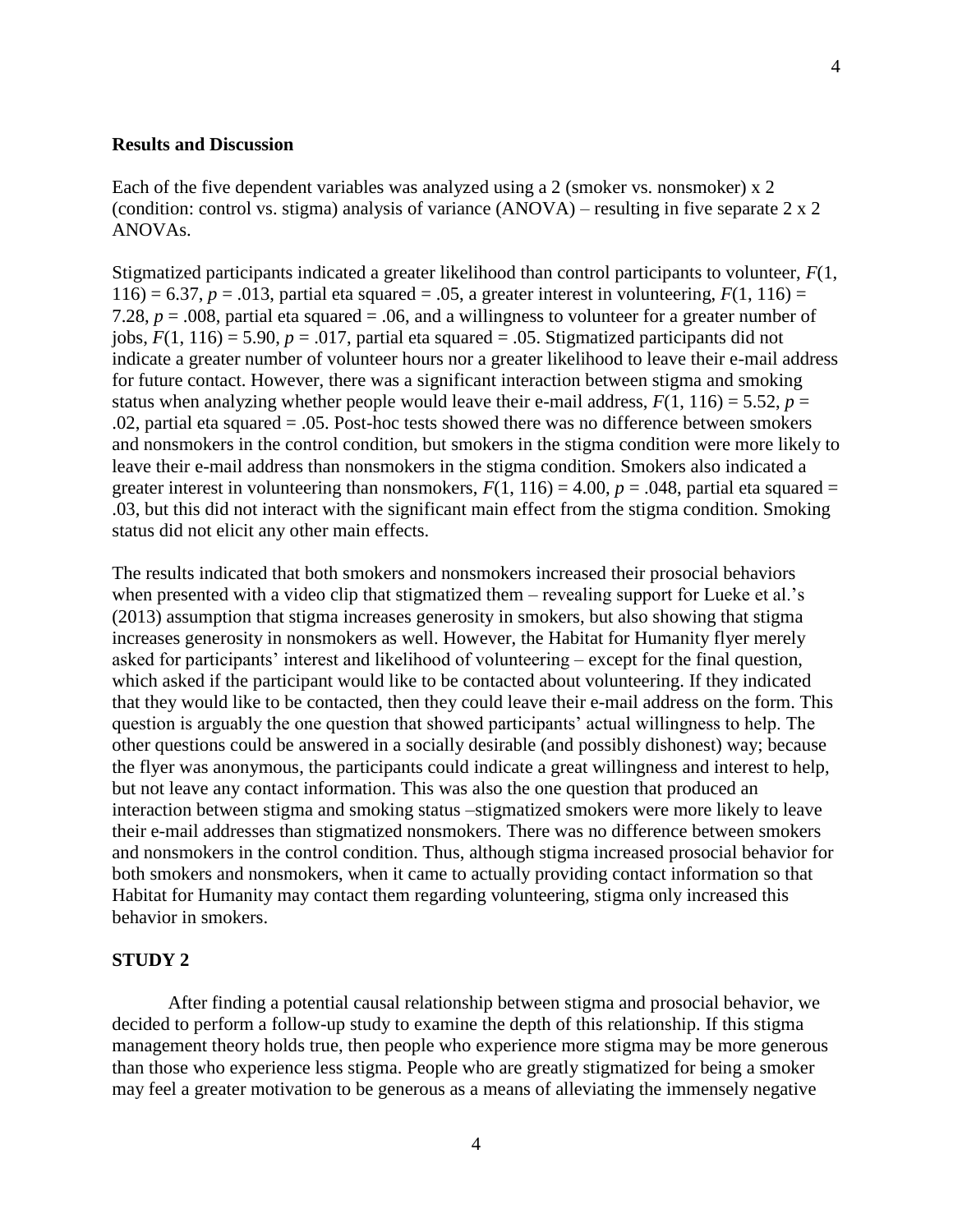image they are given. Conversely, smokers who experience very little stigma for being a smoker may not feel as motivated to be generous because they do not experience this immense stigma and thus do not feel the need to counteract it. Study 2 aimed to investigate this potential correlation between degree of stigmatization and prosocial behavior in a sample of smokers.

### **Method**

Participants were 200 undergraduate students (79 males and 121 females;  $M_{age} = 20.09$ ,  $SD =$ 2.67) from two medium-sized universities in the Midwestern United States. Prior to participation, people were screened to be sure that only smokers participated in the study. Participants were given extra credit in one of their psychology courses as compensation for their participation.

Participants were given an online questionnaire that contained 45 items. These items consisted of a 12-item scale measuring the perceived stigma of smokers (Stuber, Galea, and Link, 2008), a 20-item Self-Report Altruism Scale (Rushton, Chrisjohn, and Fekken, 1981), a 10-item Interpersonal Generosity Scale (Smith and Hill, 2009), and three demographic questions asking the participants' age, sex, and how many cigarettes they smoke per day. After the participants answered all of the questions, a debriefing screen appeared describing the purpose of the study and thanking them for their participation.

### **Results and Discussion**

Pearson correlations were used to examine the potential relationship between perceived stigma, altruism, and generosity. After controlling for age and sex, perceived stigma was positively correlated with generosity,  $r = .21$ ,  $p = .002$ , but was not significantly correlated with altruism. This provided corroborative evidence to the idea that smokers increase their generous behaviors as a means of self-presentation. The Interpersonal Generosity Scale measured prosocial behaviors toward strangers, while the Self-Report Altruism Scale measured prosocial behaviors toward friends and family. Smokers may not feel compelled to increase prosocial behaviors toward people they already know and love because these are the people that already know the smoker's true image. Strangers, on the other hand, do not know the smoker, and thus the smoker may feel compelled to help strangers as a means of managing one's own already stigmatized image. This would indicate that smokers, although they are more generous than nonsmokers, are not necessarily nicer than nonsmokers – they are engaging in prosocial behavior as a means of reducing the stigmatized reputation they receive.

### **Conclusion**

The purpose of this research was to gather experimental evidence to further investigate a previous structured observation. Lueke and colleagues (2013) had found that smokers were more generous than nonsmokers, which they attributed to the stigma that smokers perceived because of an upcoming statewide smoking ban. Because their method was a field study, it contained low internal validity. The present study experimentally manipulated perceived stigma in smokers and nonsmokers to examine if stigma has a causal relationship with generosity and other prosocial behaviors.

5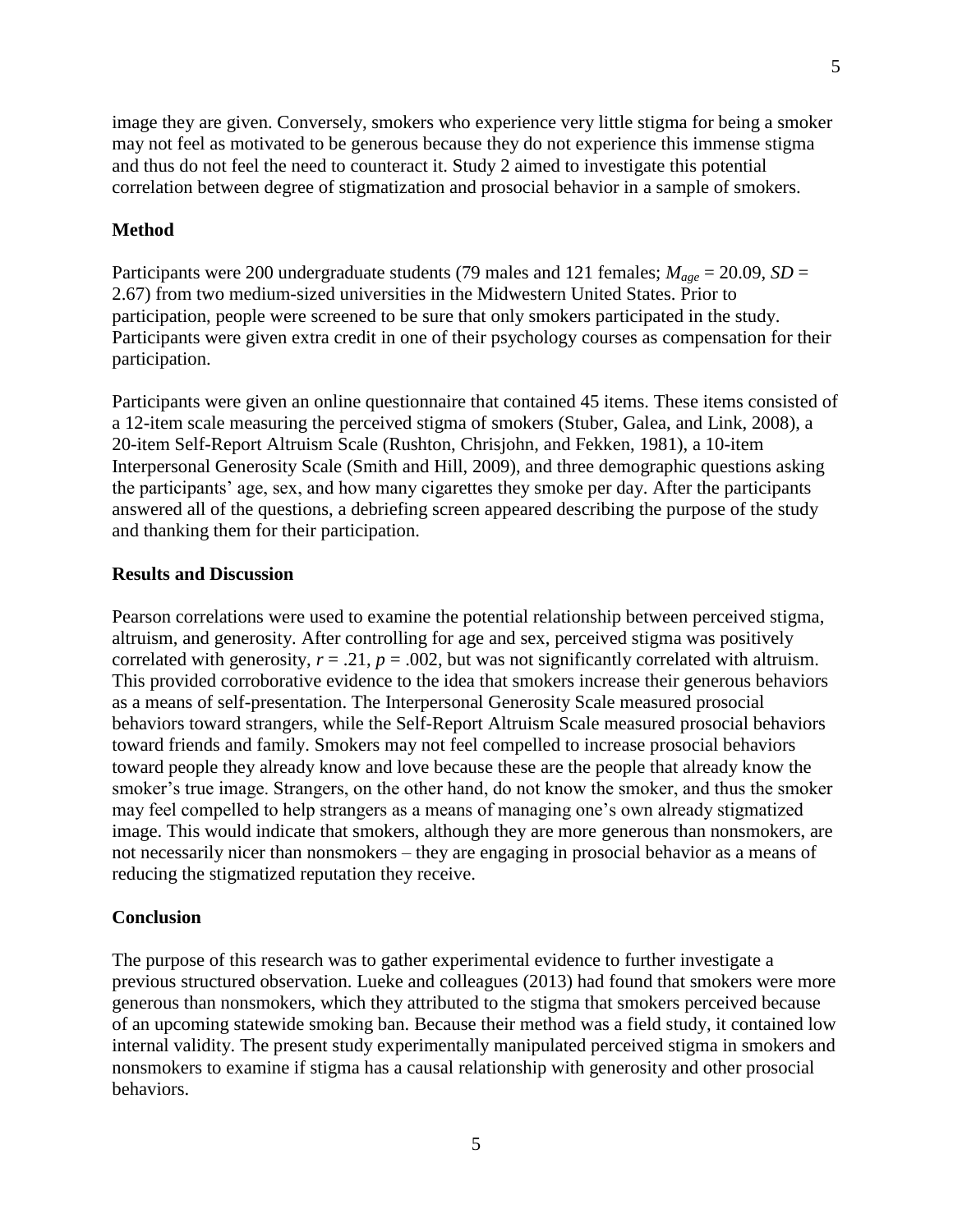Study 1 found no significant difference in prosocial behavior between smokers and nonsmokers when they were not stigmatized. We conclude that this similarity in prosocial behavior stems from the fact that neither smokers nor nonsmokers felt a salient stigmatization threat in this condition. However, in the experimental condition, perceived stigma increased prosocial behavior in both smokers and nonsmokers. In stigmatizing either group, perceived stigmatization increased, which subsequently increased prosocial behavior. In general, as smokers are more likely to be stigmatized in the real world (as opposed to nonsmokers), they are probably more likely to be generous than nonsmokers, which corroborates previous research in this area (Lueke et al., 2013).

Furthermore, Study 2 revealed a significant correlation between smokers' perceived stigmatization and their degree of generosity. Thus, as smokers may be stigmatized in public settings, they may exhibit stronger and more frequent instances of generosity over time as a function of their encounters with stigma.

Ultimately, these results illustrate how powerfully stigma can influence behavior. Even a nonexistent stigma that was created for nonsmokers increased their generosity when they encountered it. The mere presence of stigma can then affect a group's behavior, even if they had never encountered that stigma before. For groups that must deal with pervasive stigma, the effects may be much more consistent, as the group encounters the stigma on a much more frequent basis. However, these prosocial stigma management strategies may improve not only the perception that others have on the stigmatized individual, but also the perception of the group as a whole. In this way, stigmatized individuals' use of prosocial behavior may not only benefit the recipients of their generosity, but also the stigmatized individuals themselves, and potentially the group to which they belong.

Although the current study showed evidence for a positive effect on the stigmatized groups, having to feel ostracized, judged, and demeaned – as well as the consequences associated with those feelings – likely far outweigh the positive impact that stigmatized individuals' prosocial behavior may bring. Future research should examine emotions associated with prosocial stigma management strategies, as well as the degree to which prosocial stigma management behavior can impact a stigmatized individual's situation as well as his/her role within his/her respective group, and potentially even how individual stigma management may affect others' evaluations of the group as a whole.

#### REFERENCES

- Bennett, R. 1986. August. Cigarette smoke as an environmental stressor: Effects on helping behavior. Paper presented at the 94th annual convention of the American Psychological Association, Atlanta, GA.
- Bennet, R. and Casey, D. 1989. August. Ambient cigarette smoke and environmental load: Effects on prosocial behavior. Paper presented at the  $97<sup>th</sup>$  annual convention of the American Psychological Association, New Orleans, LA.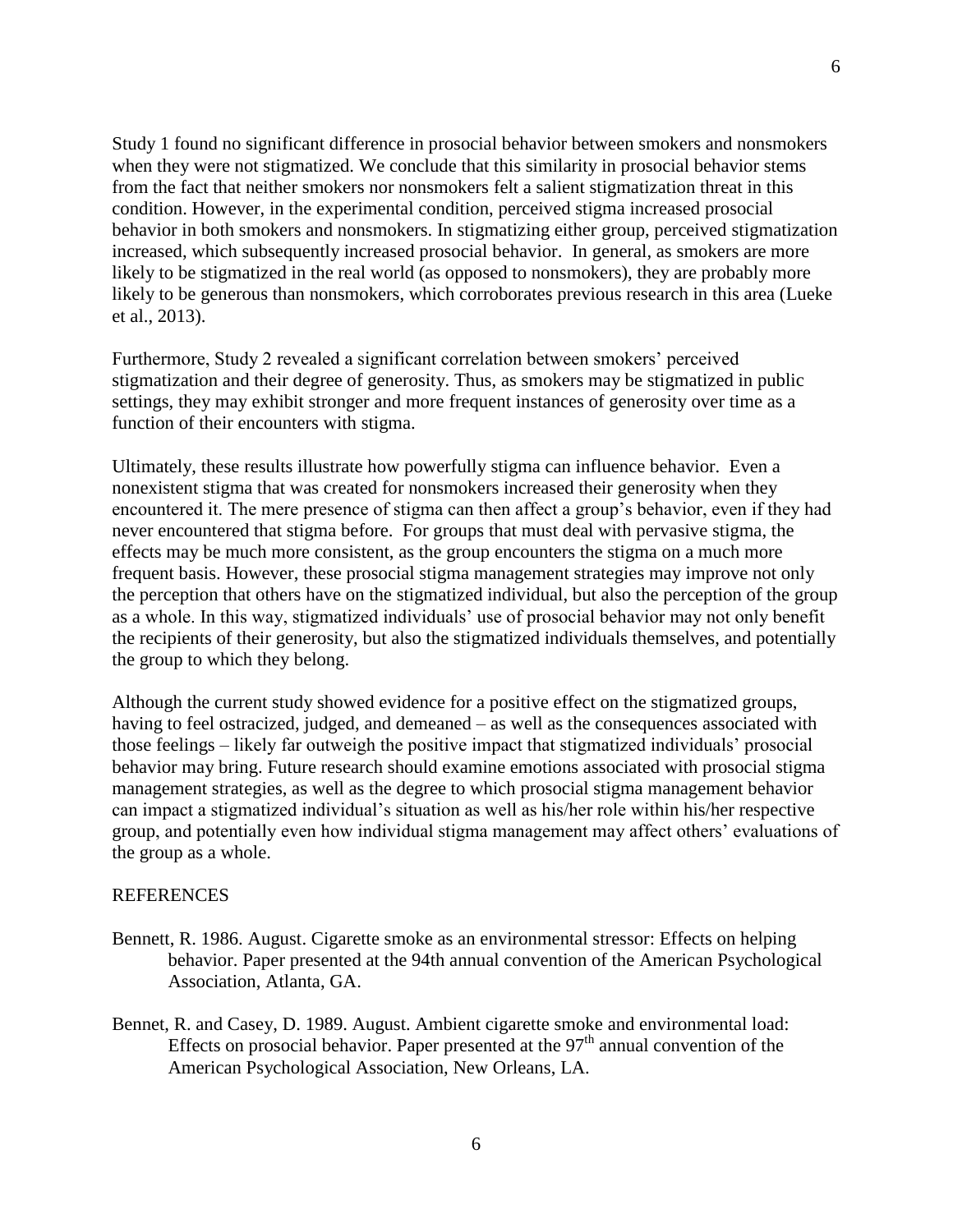- Bleda, P. R., and Sandman, P. H. 1977. In smoke's way: Socioemotional reactions to another's smoking. *Journal of Applied Psychology, 62:* pp. 452-458.
- Clark, E. M., Klesges, R. C., and Neimeyer, R. A. 1992. Attributions about sexual behavior, attractiveness, and health as a function of subjects' and targets' sex and smoking status. *Basic and Applied Social Psychology, 13:* pp. 205-216.
- Dermer, M. L., and Jacobsen, E. 1986. Some potential negative social consequences of cigarette smoking: Marketing research in reverse. *Journal of Applied Social Psychology, 16:* pp. 702-725.
- Fielden, S. J., Chapman, G. E., and Cadell, S. 2011. Managing stigma in adolescent HIV: Silence, secrets and sanctioned spaces. *Culture, Health and Sexuality, 13:* pp. 267-281.
- Galinskey, A. D., Hugenberg, K., Groom, C., and Bodenhausen, G. B. 2003. The reappropriation of stigmatizing labels: Implications for social identity. In M. A. Neale, E. A. Mannix, and J. Polzer (Eds.), *Research on Managing in Teams and Groups* (Vol. 5, pp. 221-256). Greenwich, CT: Elsevier Science Press.
- Garneau, C. R. H. 2013. *Perceived stigma and stigma management of midwest seculars.* (Order No. AAI3546022, *Dissertation Abstracts International Section A: Humanities and Social Sciences.*
- Gibson, B. 1997. Smoker-nonsmoker conflict: Using a social psychological framework to understand a current social controversy. *The Journal of Social Issues, 53:* pp. 97–112.
- Hefley, K. 2007. Stigma management of male and female customers to a non-urban adult novelty store. *Deviant Behavior, 28*: pp. 79-109.
- Jones, J. W. 1978. Adverse emotional reactions of nonsmokers to secondary cigarette smoke. *Environmental Psychology and Nonverbal Behavior, 3*: pp. 125-127.
- Kim, S. H., and Shanahan, J. 2003. Stigmatizing smokers: Public sentiment toward cigarette smoking and its relationship to smoking behaviors. *Journal of Health and Communication, 8:* pp. 343-367.
- Liljenquist, K., Zhong, C., and Galinsky, A. D. 2010. The smell of virtue: Clean scents promote reciprocity and charity. *Psychological Science, 21*: pp. 381-383.
- Lueke, A., Fitzgerald, C. J., Wickwire, J., and Welton, C. 2013. Differences in generosity between smokers and non-smokers in an upcoming smoking ban: Smokers are more willing to give. *Journal of Applied Social Psychology*, *43:* pp. 1073-1078.
- Malouff, J. and Schutte, M. S. 1990. The employment disadvantage of being a smoker. *Journal of Drug Education, 20:* pp. 329-336.